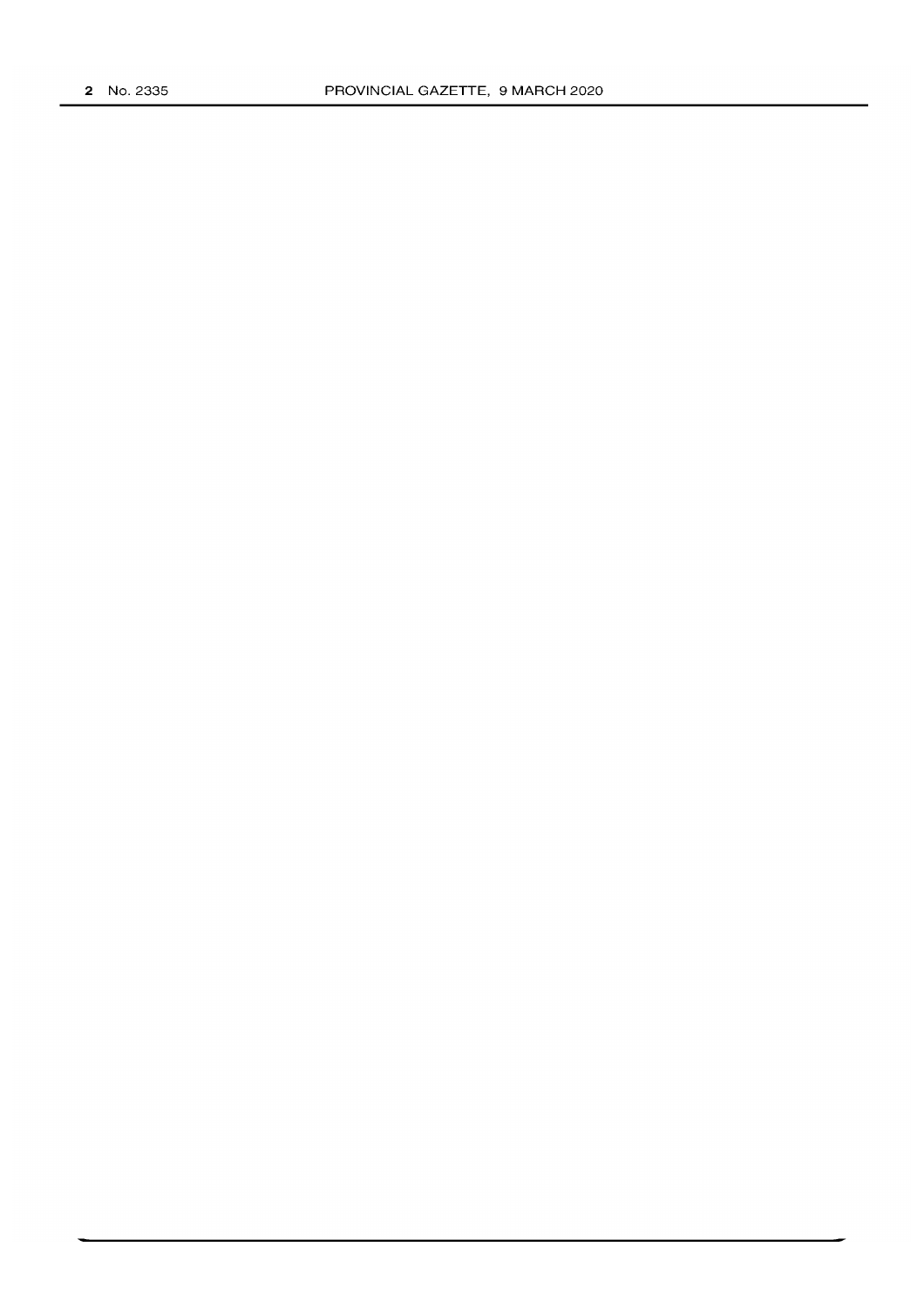## **CONTENTS**

|          |                                                                                                                                                                                                              | Gazette<br>No. | Page<br>No. |
|----------|--------------------------------------------------------------------------------------------------------------------------------------------------------------------------------------------------------------|----------------|-------------|
|          | <b>GENERAL NOTICES • ALGEMENE KENNISGEWINGS</b>                                                                                                                                                              |                |             |
| 34       | Spatial Planning and Land Use Management By-Law: Erf 3601, Kathu (portion of Erf 985, Kathu)                                                                                                                 | 2335           | 14          |
| 34<br>35 | Ruimtelike Beplanning en Grondgebruikbestuur Verordening: Erf 3601, Kathu (gedeelte van Erf 985, Kathu)<br>Municipality Land Use Management By-Laws, 2015: Erf 2564, Kimberley, 30 Dalham Road and Erf 2565, | 2335           | 15          |
|          |                                                                                                                                                                                                              | 2335           | 16          |
|          | <b>MUNICIPAL NOTICES • MUNISIPALE KENNISGEWINGS</b>                                                                                                                                                          |                |             |
| 9        | Local Government: Municipal Property Rates Act (6/2004): Amendment of Notice N4/2020                                                                                                                         | 2335           | 17          |
| 9        | Plaaslike Regering: Munisipale Eiendomsbelasting wet (6/2004): Regstelling van Kennisgewing K4/2020                                                                                                          | 2335           | 18          |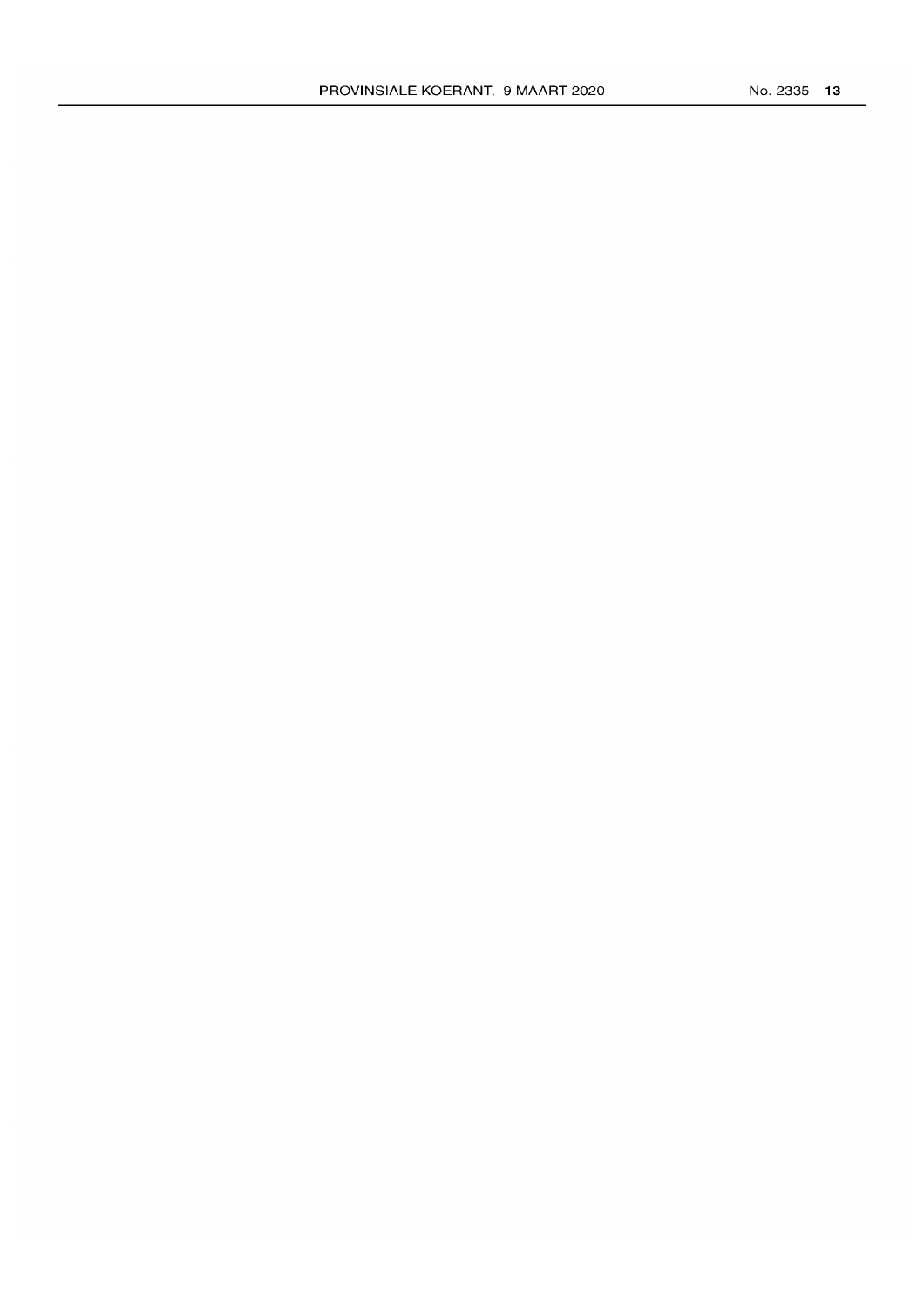# **GENERAL NOTICES • ALGEMENE KENNISGEWINGS**

### **NOTICE 34 OF 2020**

# **GAMAGARA MUNICIPALTY**

### **NOTICE**

### **Spatial Planning and Land Use Management By-Law**

**Land description:** Erf 3601, Kathu (portion of Erf 985, Kathu), located in Kathu Town Extension 1, Gamagara Municipality, Kuruman Division, Northern Cape Province **Physical address:** Corner of Frikkie Meyer Road and Karee Avenue Intersection, Kathu, Northern Cape Province **Zoning:** Business Zone I and Residential Zone III **Owner:** Trackstar Trading 20 (Pty.) Ltd. **Applicant:** Macroplan (Represented by Jani Bruwer) **Nature of application:** Removal of restrictive title deed conditions as enumerated in *T5587/2005* - P. 3, §B. 4. (a), (b) (i), (ii), (c) & (d). **Intent: To** acquire the needed land use rights in order to accommodate the development and operation of a Service Station on the proposed Portion A (Business Zone I). A copy of the application and supporting documentation is available for viewing during office hours (Monday to Thursday from 7:30 to 16:30 and Friday from 7:30 to 15:00) at Gamagara Local Municipality, Kathu, Civic Centre, Cnr. Hendrick van Eck & Frikkie Meyer, Strategic Services Directorate, Town Planning Section, Office 19 and 20. **The** sharing of the application in digital format can also be requested and shared via e-mail.

Members of the public are invited to address and submit written comments, objections, or representations, together with the reasons to Ms Ntsieleni Nkhanedzeni (Tel: 053 723 6000; E-mail: ntsielenin@gamagara.co.za) at the above-mentioned address, on or before **MONDAY 20 APRIL 2020.** 

Any person who cannot write may during office hours come to the above mentioned address where Ms Ntsieleni Nkhanedzeni will assist by transcribing their objections, comments or representations.

> KLESERWANE WAARNEMENOE MUNISIPALE BESTUUROERIACTING MUNICIPAL MANAGER Burgersentrum/Civic Centre, Posbus/P.O. Box 1001, KATHU, 8446 9 MARCH 2020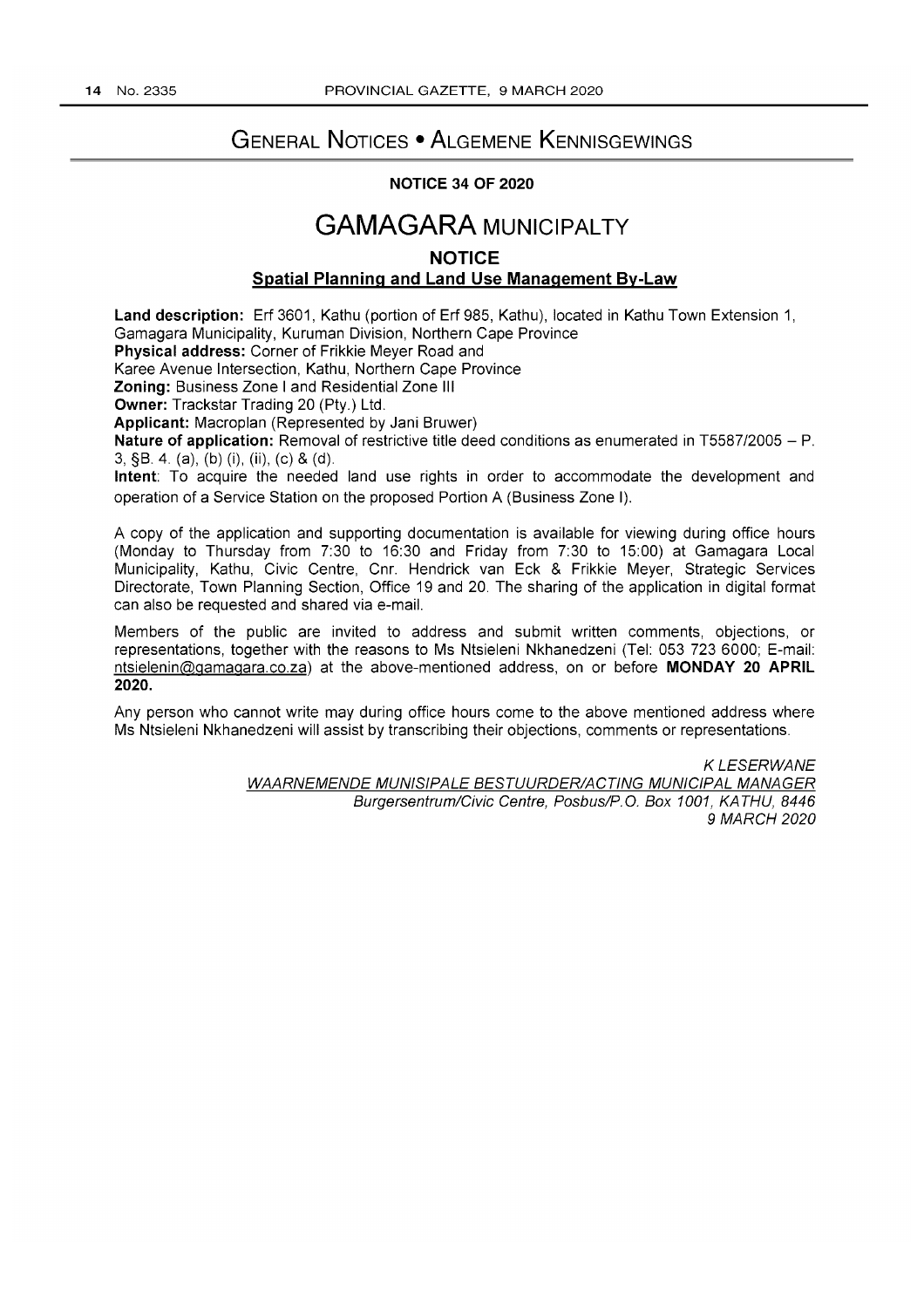#### **KENNISGEWING 34 VAN 2020**

# **MUNISIPALITEIT GAMAGARA**

### **KENNISGEWING**

### **Ruimtelike Beplanning en Grondgebruikbestuur Verordening**

**Grondbeskrywing: Erf** 3601, Kathu (gedeelte van Erf 985, Kathu), gelee in die Kathu Dorpsuitbreiding 1, Munisipaliteit Gamagara, Afdeling Kuruman, Provinsie Noord-Kaap

**Fisiese adres:** Hoek van Frikkie Meyerweg en Kareelaan-kruising, Kathu, Noord-Kaap Provinsie **Sonering:** Sakesone I en Residensiele sone III

**Eienaar:** Trackstar Trading 20 (Pty.) Ltd.

**Aansoeker:** Macroplan (Verteenwoordig deur Jani Bruwer)

**Aard van aansoek:** Opheffing van beperkende titel voorwaardes soos vervat inT5587/2005 - BI. 3, §B. 4. (a), (b) (i), (ii), (c) & (d).

**Voorneme:** Om die nodige regte vir grondgebruik te verkry om die ontwikkeling en bedryf van In Diensstasie op die voorgestelde Gedeelte A (Sakesone I) te akkommodeer.

'n Afskrif van die aansoek en stawende dokumentasie is gedurende kantoorure (Maandag tot Donderdag van 7:30 tot 16:30 en Vrydag van 7:30 tot 15:00) by Gamagara Plaaslike Munisipaliteit, Kathu, Burgersentrum, H/v Hendrick van Eck & Frikkie Meyer, Direktoraat Strategiese Dienste, Stadsbeplanningsafdeling, Kantoor 19 en 20. Die digitale kopie van die aansoek kan ook per e-pos aangevra en aan u verskaf word.

Lede van die publiek word genooi om voor of op **MAANDAG 20 APRIL 2020** skriftelike kommentaar, besware of vertoe te rig en voor te Ie, tesame met die redes aan Me Ntsieleni Nkhanedzeni (Tel: 053 7236000; E-pos: ntsielenin@gamagara.co.za) by bogenoemde adres.

Enige persoon wat nie kan skryf nie, kan gedurende kantoorure na bogenoemde adres kom waar Me Ntsieleni Nkhanedzeni sal help om hul besware, kommentaar of vertoë te transkribeer.

> KLESERWANE WAARNEMENOE MUNIS/PALE BESTUUROERIACTING MUNICIPAL MANAGER Burgersentrum/Civic Centre, Posbus/P.O. Box 1001, KATHU, 8446 9 MAART 2020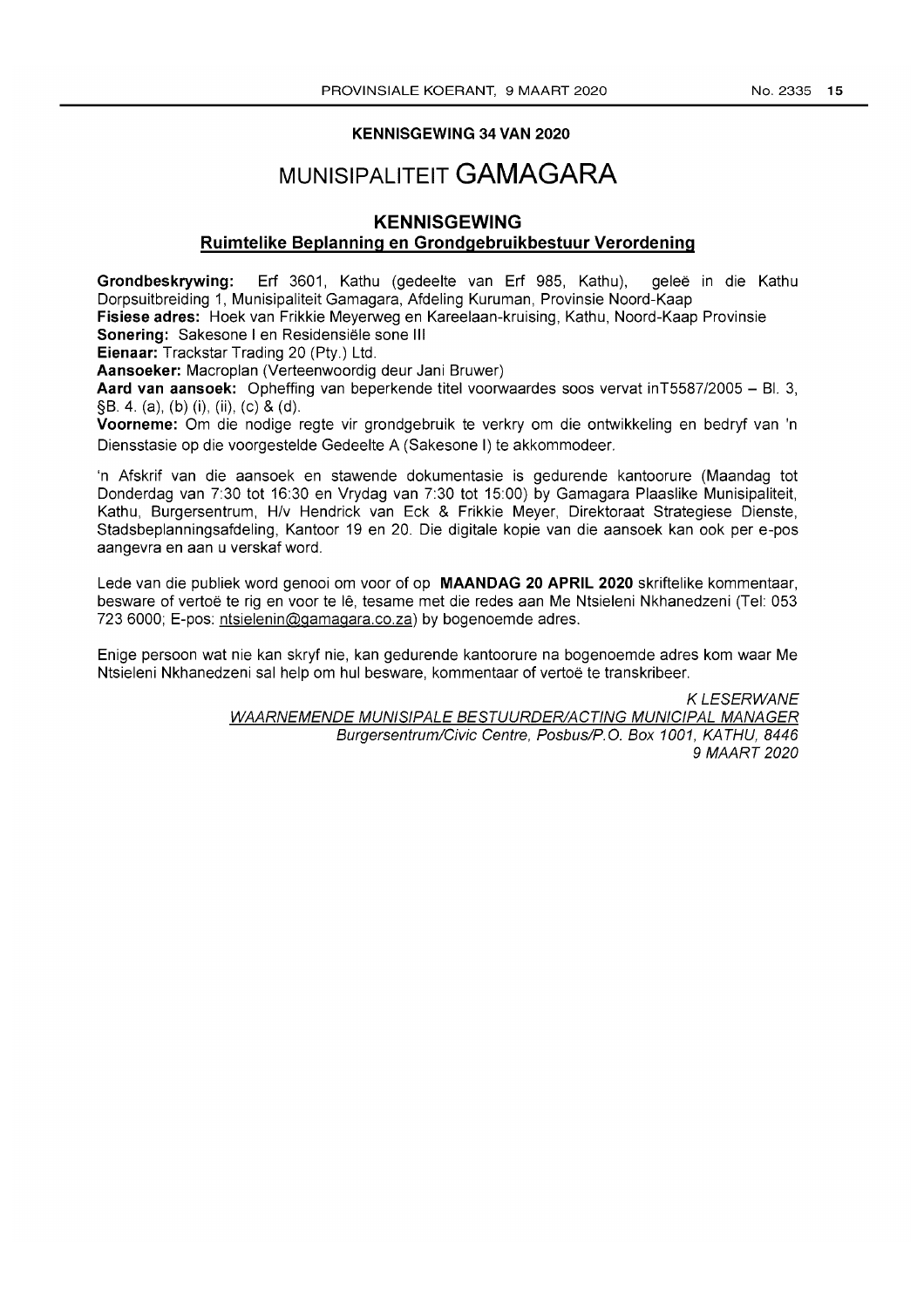#### NOTICE 35 OF 2020

CE 14 and 1512020 A10058 and A10059

### SOL PLAATJE MUNICIPALITY

#### PROPOSED REMOVAL OF RESTRICTIVE TITLE DEED CONDITIONS, REZONING AND RELAXATION OF BUILDING LINES I.R.O ERF 2564 KIMBERLEY, 30 DALHAM ROAD AND ERF 2565 KIMBERLEY, 4 HABERFELD STREET, KLISSERVILLE.

NOTICE is hereby given that the Sol Plaatje Municipality has received an application for Erven 2564 and Erf 2565 Kimberley from "MVD KALAHARI" represented by Mr. N Haarhoff in accordance with Section 4,(2),(a),(iv), 4,(2),(a),(iii) 4,(2),(b),(v) and Sections 6 and 20 of the Municipality Land Use Management By-Laws, 2015 read together with the Spatial Planning and Land Use Management Act (Act16 of 2013), for the following;

- Proposed Removal of Restrictive Title Deed Conditions, *(T2634/20* 19), page 4, Conditions D 5 (a-d);
- Proposed Removal of Restrictive Title Deed Conditions, *(T2635/20* 19), page 4, Conditions D 5 (a-d);
- Proposed Rezoning of Erven 2564 & 2565 Kimberley from "Residential 1" to "Residential 2", in order to align the existing and proposed land use on the properties to the appropriate zoning, to allow two (02) dwelling units on Erf 2564 Kimberley and four (04) residential dwelling units on Erf2565 Kimberley;
- Proposed Relaxation of the northern side boundary (abutting Erf 2563) building lines from 2m to 1.7m, the western side boundary (abutting Erf 2566) building lines from 2m to 1.9m and the northern side boundary (abutting Erf 2562) building lines from 2m to 1.2m.

Particulars regarding this application can be obtained during office hours from Registry, 0538306671, Urban Planning Section of the Directorate of the Executive Director: Strategy, Economic Development and Planning, Second Floor, Old Complex, Civic Offices, Kimberley.

Objections, if any, against this application must be lodged in writing with full reasons therefore, to reach the above on or before, THURSDAY, 09 APRIL 2020.

Any person who cannot read or write may, during office hours, come to the Municipality where the relevant planning official will assist such persons by transcribing their objections, comments and representations.

#### SOL PLAATJE MUNISIPALITEIT

#### VOORGESTELDE OPHEFFING VAN BEPERKENDE TITEL VOORWAARDES, HERSONERING EN VERSLAPPING VAN BOULYNE T.O.V ERF 2564 KIMBERLEY, DALHAMWEG 30 EN ERF 2565 KIMBERLEY, HABERFELDSTRAAT 4, KLISSERVILLE.

KENNIS geskied hiermee dat die Sol Plaatje Munisipaliteit 'n aansoek ontvang het vir Erwe 2564 en Erf 2565 Kimberley vanaf "MVD KALAHARI", verteenwoordig deur Mm. N Haarhoft: ooreenstememend met artikel 4,(2),(a),(iv), 4,(2),(a),(iii) 4,(2),(b ),(v) tesame met Artikels 6 & 20 van die Munisipale Verordeninge 2015 saamgelees met die Ruimtelike Beplanning en Grondgebruiks Bestuurs Wet 16 van 2013 vir die:

- Voorgestelde Opheffing van Beperkende Titel Voorwaardes D 5 (a-d), Bladsy 4, van Titel *T2634/2019;*
- Voorgestelde Opheffing van Beperkende Titel Voorwaardes D 5 (a-d), Bladsy 4, van Titel *T2635/2019;*
- Voorgestelde hersonering van Erwe 2564 en 2565 Kimberley vanaf ·'Residensieel 1" na "Residensieel 2", ten einde die bestaande en voorgestelde grondgebruik op die eiendomme in ooreenstemming te bring met die toepaslike sonering, om twee (02) wooneenhede op Erf2564 Kimberley toe te laat en vier (04) wooneenhede op Erf2565 Kimberley;
- Voorgestelde verslapping van die noordelike sygrens (aangrensend aan Erf2563) boulyne van 2m tot 1,7 m, die westelike sygrens (aangrensend aan Erf2566) boulyne van 2m tot 1,9m en die noordelike sygrens (aangrensend aan Erf2562) boulyne vanaf2m tot L2m.

Besonderhede aangaande hierdie aansoek is gedurende kantoor ure verkrygbaar vanaf die Argief Kantoor, 053 8306671 by die Stedelike Beplanningsafdeling, Direktoraat van die Uitvoerende Direkteur: Strategie, Ekonomiese Ontwikkeling en Beplanning, Tweede Vloer, Ou Gebou, Stadskantore, Kimberley.

Besware, indien enige, teen die voorstel moet skriftelik tesame met redes daarvoor by die bogenoemde ingedien word voor of op DONDERDAG, 09 APRIL 2020.

Persone wat nie kan lees of skryf nie kan gedurende kantoorure na Sol Plaatie Munisipaliteit kom waar die betrokke amptenaar aan die persone hulp sal verleen in sake hulle besware, kommentare en vertoe.

> N TY ABASHE-KESIAMANG E.D. STRATEGY, ECONOMIC DEVELOPMENT AND PLANNING U.D. STRATEGIE, EKONOMIESE ONTWIKKELING EN BEPLANNING

Civic Offices/Stadskantore KIMBERLEY 02 MARCH 2020 09 MARCH 2020 27521424540SGZZZZZWM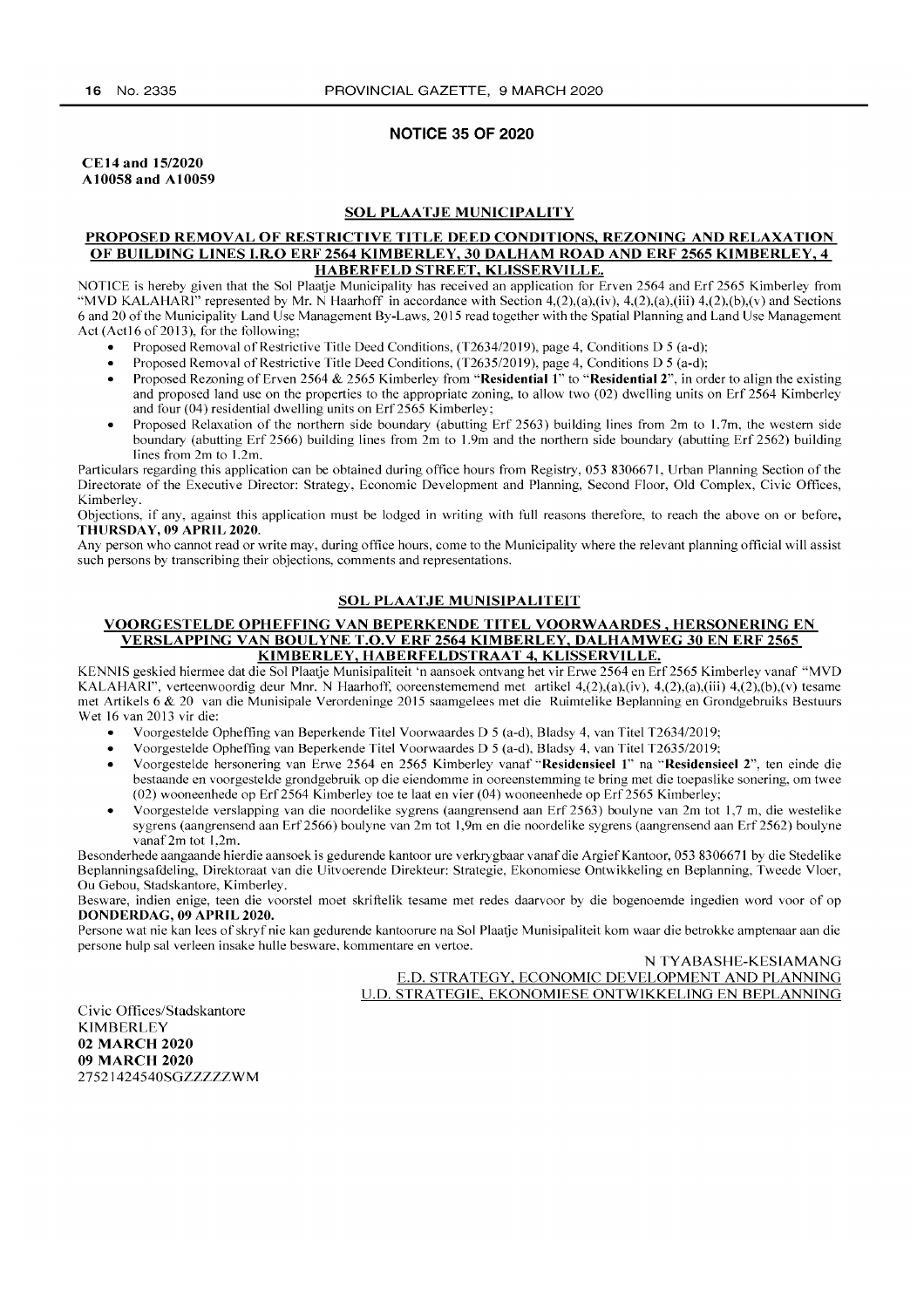# MUNICIPAL NOTICES • MUNISIPALE KENNISGEWINGS

### MUNICIPAL NOTICE 9 OF 2020

# **DA WID** KRUIPER MUNICIPALITY

# AMMENDMENT OF NOTICE N4/2020

### PUBLIC NOTICE CALLING FOR INSPECTION OF THE VALUATION ROLL AND LODGING OF OBJECTIONS

NOTICE IS HEREBY GIVEN in terms of Section  $49(1)(a)(i)$  of the Local Government : Municipal Property Rates Act, 2004 (Act 6 of 2004), hereinafter referred to as the *"Act",* that the Valuation roll of the financial years 1 July 2020 to 30 June 2025 is open for public inspection at the Dawid Kruiper Municipality, Civic Centre, Mutual Street, Upington, from 10 February to 3 April 2020.

An invitation is hereby made in terms of Section  $49(1)(a)(ii)$  of the Act that any owner of property or other person who so desires, should lodge an objection with the Municipal Manager in respect of any matter reflected in, or omitted from, the Valuation roll within the abovementioned period.

Attention is specifically drawn to the fact that in terms of Section 50(2) of the Act an objection must be in relation to a specific individual property and not against the valuation roll as such. The form for lodging of an objection is obtained at the Property Rates Division at the Dawid Kruiper Municipality, Civic Centre, Mutual Street, Upington. The completed forms must be returned to the following address not later than 3 April 2020:

| Postal Address             | Physical Address           |
|----------------------------|----------------------------|
| Municipal Manager          | Municipal Manager          |
| Dawid Kruiper Municipality | Dawid Kruiper Municipality |
| P O Box X6003              | Mutual Street              |
| <b>UPINGTON</b>            | <b>UPINGTON</b>            |
| 8800                       | 8801                       |
|                            |                            |

For enquiries please contact Carmen Basson at 054 338 7089 or e-mail carmen.basson@dkm.gov.za

In addition the valuation roll is available on the municipal website: www.dkm.gov.za

ENTOBA MUNICIPAL MANAGER

Civic Centre Market Street UPINGTON 8801

GEMSBOK: PROVINCIAL GAZETTE :3 Maart 2020

# PROMINENT PLACING